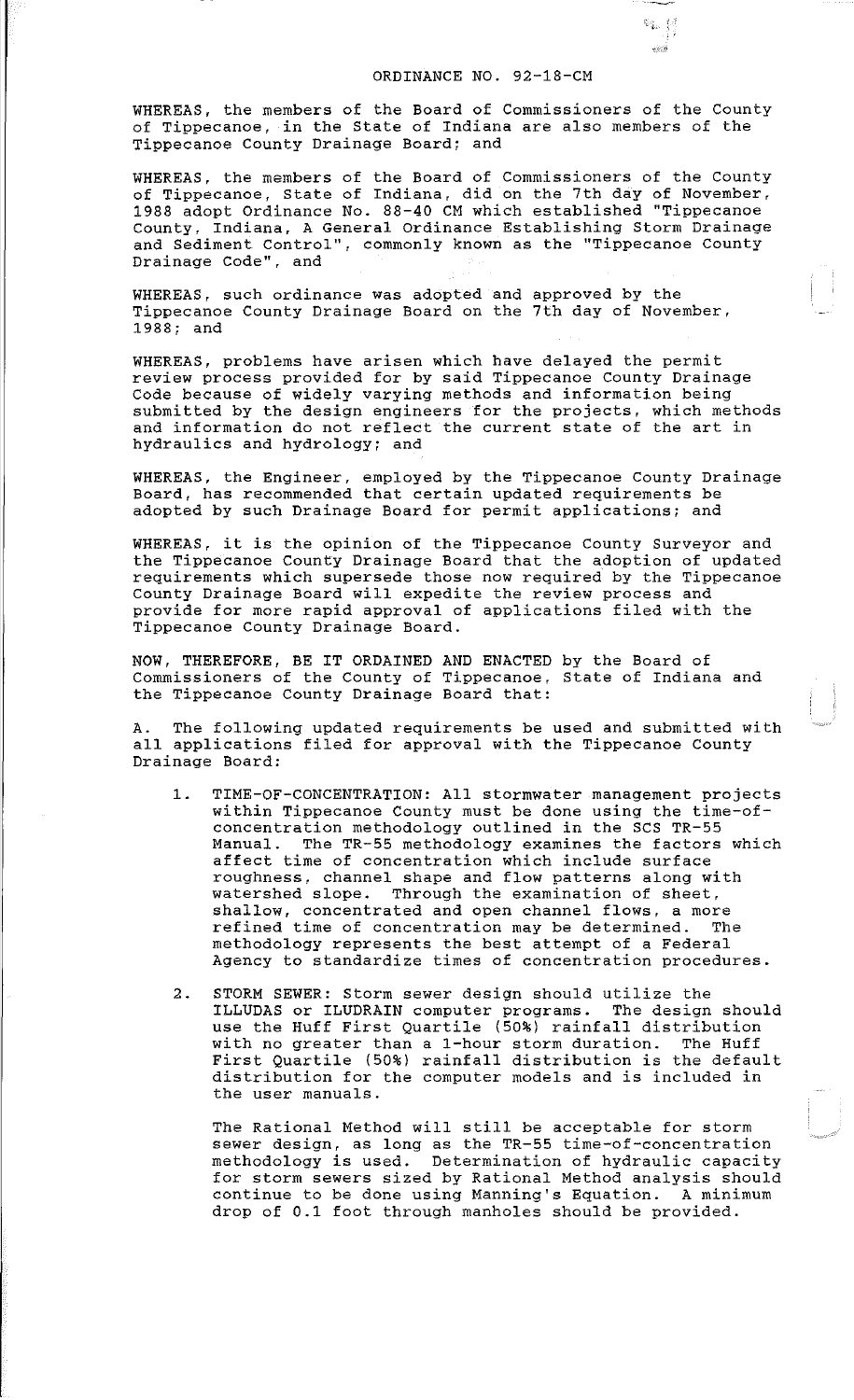3. INLETS: Inlet design and spacing may be done using the Rational Method. Use of the HEC-12 computer program is also an acceptable method. Gutter spread on continuous grades may be determined using the modified Manning's equation, or by using the attached Figure 1.

Filippi<br>Tomas

4. DETENTION STORAGE: All detention storage calculations for sites  $\geq$  5 acres and for sites with existing depressional storage must be done using the SCS TR-20 computer program. The SCS TR-55 time-of-concentration and curve number calculation methodologies must be used, along with the Huff Third Quartile (50%) rainfall distribution. Huff Third Quartile (50%) rainfall distribution is listed in the attached Table 1. Various storm durations, up to and including the 24-hour duration, must be used to determine the duration which gives the highest storage volume.

The Rational Method as described in Paragraph 5 "Stormwater Control Policy", Paragraph 7 "Determination of Runoff Quantities'', Section a, and Paragraph 14 "Storm Water Detention", Section e(1) of Ordinance No. 88-40 CM is an acceptable method of determining detention storage volume only for sites of less than 5 acres of commonly owned contiguous property, where no depressional storage exists on the site. Use of the SCS TR-55 computer model and/or the POND-2 computer model is not recommended, since only the SCS Type II distribution can be used. The since only the SCS Type II distribution can be used. The ILLUDAS computer model, while preferred for storm sewer design, also is no longer acceptable for determining detention storage volume.

5. RELEASE RATE: The SCS TR-20 computer model with the SCS TR-55 time-of-concentration and curve number calculation methodologies, and Huff Third Quartile (50%) rainfall distribution must be used to determine the 10-year arbeitzweien mabe ze abed eo decermine ene for year<br>return period pre-development release rate for sites > 5 acres and for sites with existing depressional storage.

The Rational Method may be used to determine the 10-year return period pre-development release rate for sites of less than 5 acres of commonly owned contiguous property where no depressional storage exists.

- 6. DEPRESSIONAL STORAGE: For sites where depressional storage exists and the pre-development release rate is less than the maximum allowable pre-development release rate, the allowable after development, release rate and corresponding site runoff storage volume shall be based on the existing pre-development release rate for the site.
- B. The requirements set forth herein in Section A above, supersede the requirements of Ordinance No. 88-40 CM.
- C. Three copies of each submittal, including written report, appendices, and construction plans, are required. Two copies must be submitted to the Tippecanoe County Surveyor, and the third copy must be submitted to the Tippecanoe County Highway Department.
- D. No application shall be considered by the Tippecanoe County Drainage Board or the Tippecanoe County Surveyor until it meets the requirements listed in Sections A and C above of this Ordinance.
- E. This Ordinance shall become effective after its final passage, approval and publication as required by law.